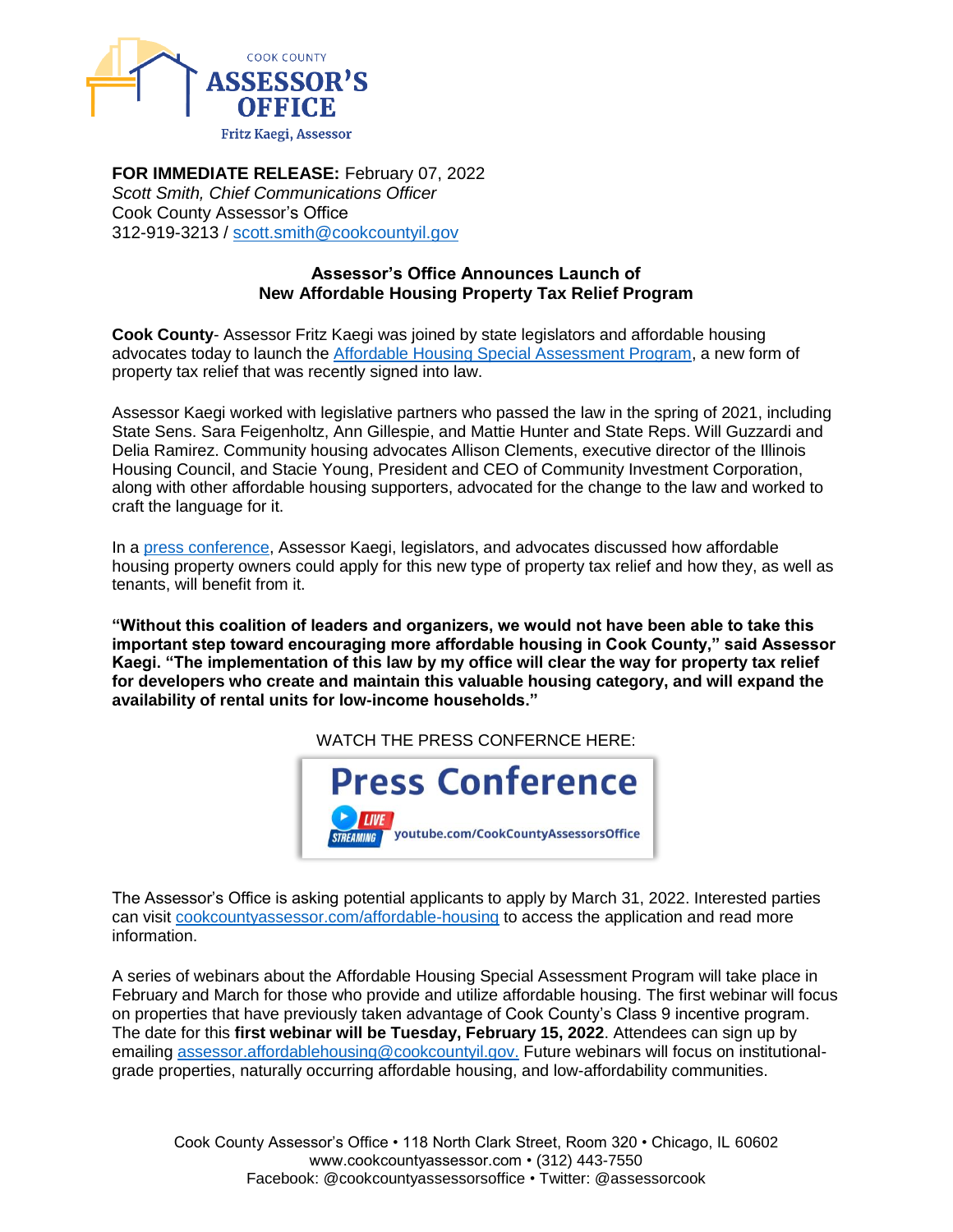

**"One of Illinois' biggest challenges has always been affordable housing, which was amplified during the pandemic," said Sen. Feigenholtz. "Providing incentives to local mom-and-pop landlords and new developments to keep rent affordable for future and existing tenants was the goal of this legislation."**

**"Creating options for working families in every neighborhood will diversify and grow our communities in a way that works for everyone, not just those with wealth," Sen. Gillespie said. "I encourage local developers to apply for this program so we can build an equitable future of housing for all Illinoisans in every corner of the state."** 

**"Affordable housing is an essential right that needed to be addressed long before the pandemic, and I am glad that much-needed change is coming to fruition," said Sen. Hunter, Majority Caucus Chair. "This measure will help families stay in their homes. I am proud of the work we've done and I hope that affordable and equitable options prevail long after the COVID-19 pandemic is gone."**

**"This new program is a critical policy tool that will incentivize investment in affordable rental housing across all types of communities," said Allison Clements, executive director of the Illinois Housing Council. We appreciate the collaboration of the Cook County Assessor's Office to ensure a successful implementation of the program."**

Created by state statute, this exciting new program provides property tax relief to incentivize the creation, rehabilitation, and maintenance of affordable housing units in Cook County for eligible applicants, beginning with the 2022 assessment year.

**"We need to use every tool at our disposal to encourage the creation and preservation of affordable housing in our communities," said Rep. Will Guzzardi. "Assessor Kaegi's implementation of our legislation in Springfield will incentivize developers and housing providers to keep units affordable at a time when renters desperately need it. I'm grateful to Fritz and his team for their leadership on equity and affordability."**

**"We had a historic session last year advancing housing issues in the General Assembly," said Rep. Ramirez, House Assistant Majority Leader. "This new property tax relief program for those who develop and maintain affordable housing was a key component of our comprehensive affordable housing legislation. This program will help Illinois continue to lead on making housing accessible and affordable for all.**

While similar to existing housing incentives, this new program provides improved benefits for housing providers as well as low-income households by providing more expansive property tax benefits, more ways to qualify, and by encouraging the development of affordable housing in low affordability communities.

**"Thanks to many partners working together, this is one of the rare housing policies that works across different markets and building types - including the unsubsidized, naturally occurring affordable housing which comprises the vast majority of the affordable rental stock here and across the country," said Stacie Young, President, and CEO of Community Investment Corporation.**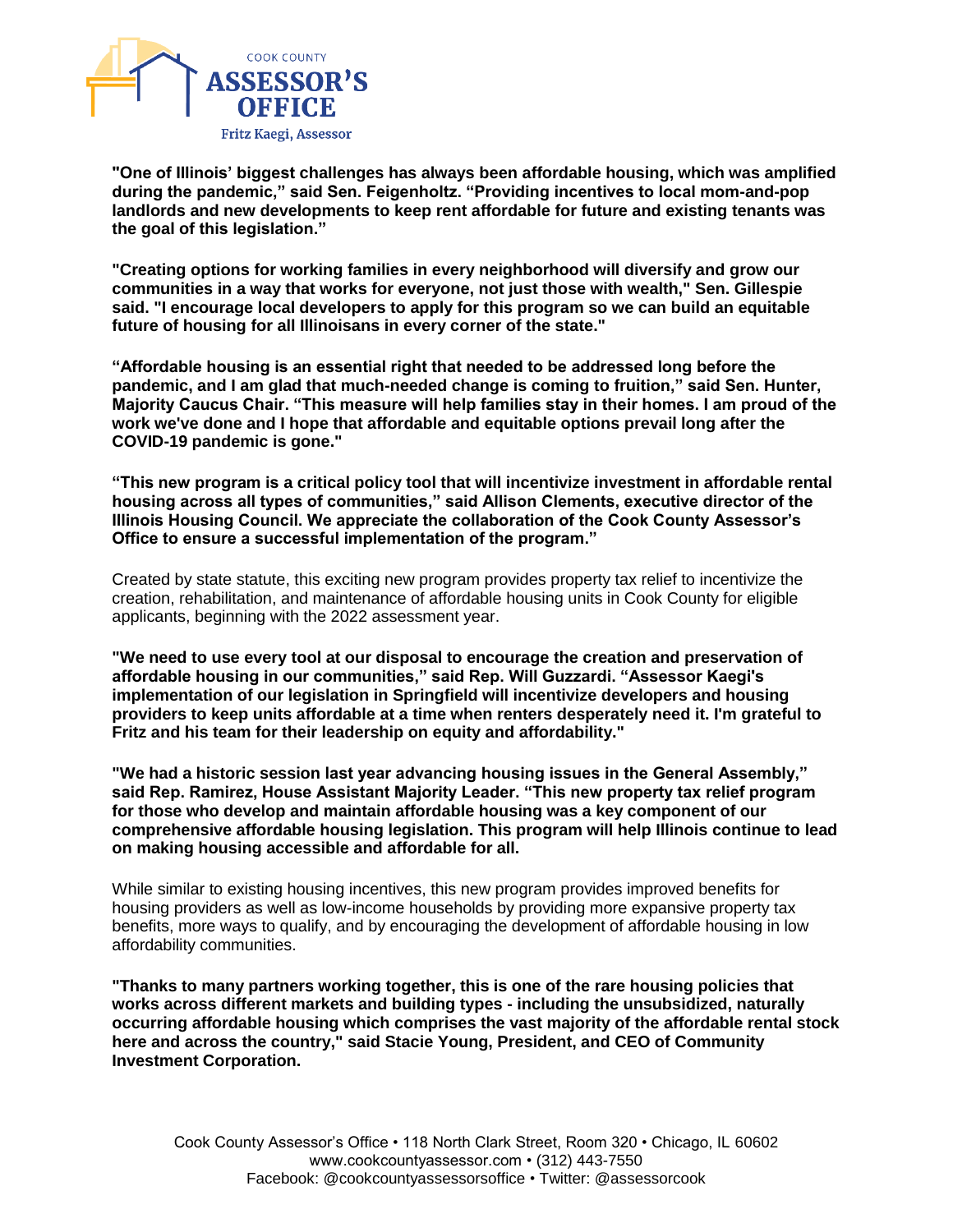

The applications for the program are available now. To apply, and for more information on the Affordable Housing Special Assessment Program, visit [cookcountyassessor.com/affordable-housing.](https://www.cookcountyassessor.com/affordable-housing)

# **BACKGROUND**

The lack of affordable housing remains a crisis nationwide. According to a Pew Research Center 2021 survey "about half of Americans (49%) say the availability of affordable housing in their local community is a major problem, up 10 percentage points from early 2018." For decades, Cook County administered an affordable housing incentive known as the Class 9 program, which encourages new construction and/or rehabilitation of affordable housing. However, participation in the program has not seen consistent growth over recent years, and the supply of affordable units continues to be outpaced by demand.

With the policy revisions within the Affordable Housing Special Assessment Program, Cook County Assessor Fritz Kaegi, state legislators, and affordable housing advocates have taken proactive steps to lobby for and aggressively implement new legislation that provides greater incentives to encourage a greater supply of affordable housing units.

#### **Q: How do properties prove eligibility for the new program?**

A: Owners must show that they have made substantial improvements to the rental units, that they are maintaining the property, and that affordable units are rented to households with qualifying household income paying no more than 30% of their income for housing, among other criteria.

#### **Q: What are the dates/deadlines?**

A: To be assured of receiving the special assessment on the 2023 tax bill for the 2022 assessment year, eligible applicants must submit parts 1 and 2 of the application no later than March 31, 2022, so that we can apply the reduction on eligible properties during our regular township calendar. Applications received after March 31 will be processed as speedily as possible. Thereafter, applications must be received January 31st to ensure that the property will receive the benefit.

#### **Q. What are the tiers of affordability and how does that affect the reduction of assessed value that can result in reduced property taxes?**

A. There are three tiers of affordability: 15, 20, and 35 percent. For properties offering 15% affordable units, the assessed value reduction is 25%. For 35%, it's 35% of assessed value.

For the 20% tier, the reduction is 100% of the difference between the value of the property one year before the affordable units are occupied and post-construction assessed value (the "base year"[1]).

#### **Q: I have further questions about the particular aspects of a building or this program.**

A: The Assessor's Office will be hosting a series of webinars to help guide interested housing providers through the application process. The first webinar will be aimed at current and recent Class 9 properties and will be held on Tuesday, February 15. Subsequent webinars will focus on properties in Low Affordability Communities and other types of properties.

#### **Q: What happens if a property owner sells the property?**

A: The program runs with the property, it's not based on ownership. New owners will still be required to provide affordable housing in order to receive the assessment reduction.